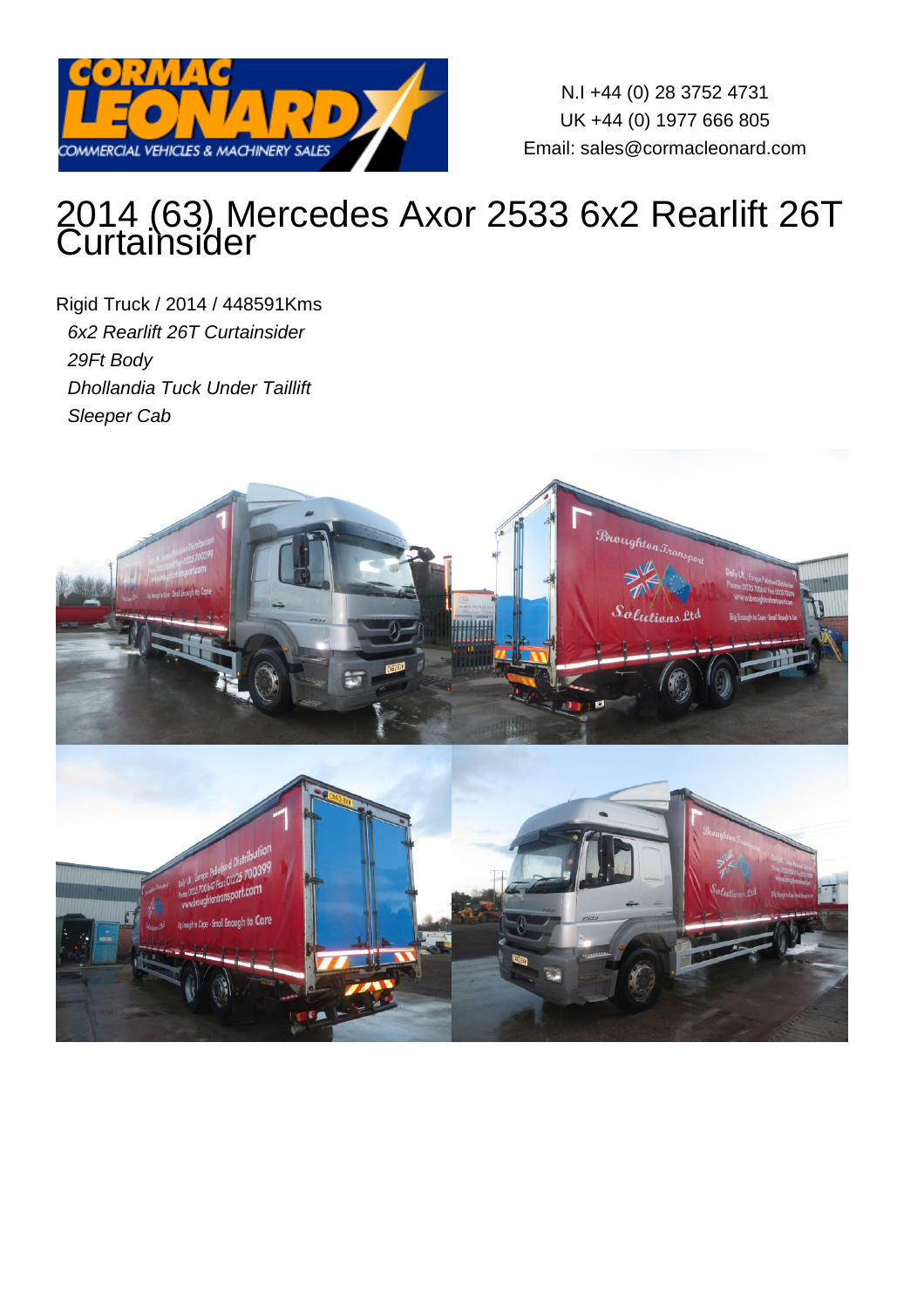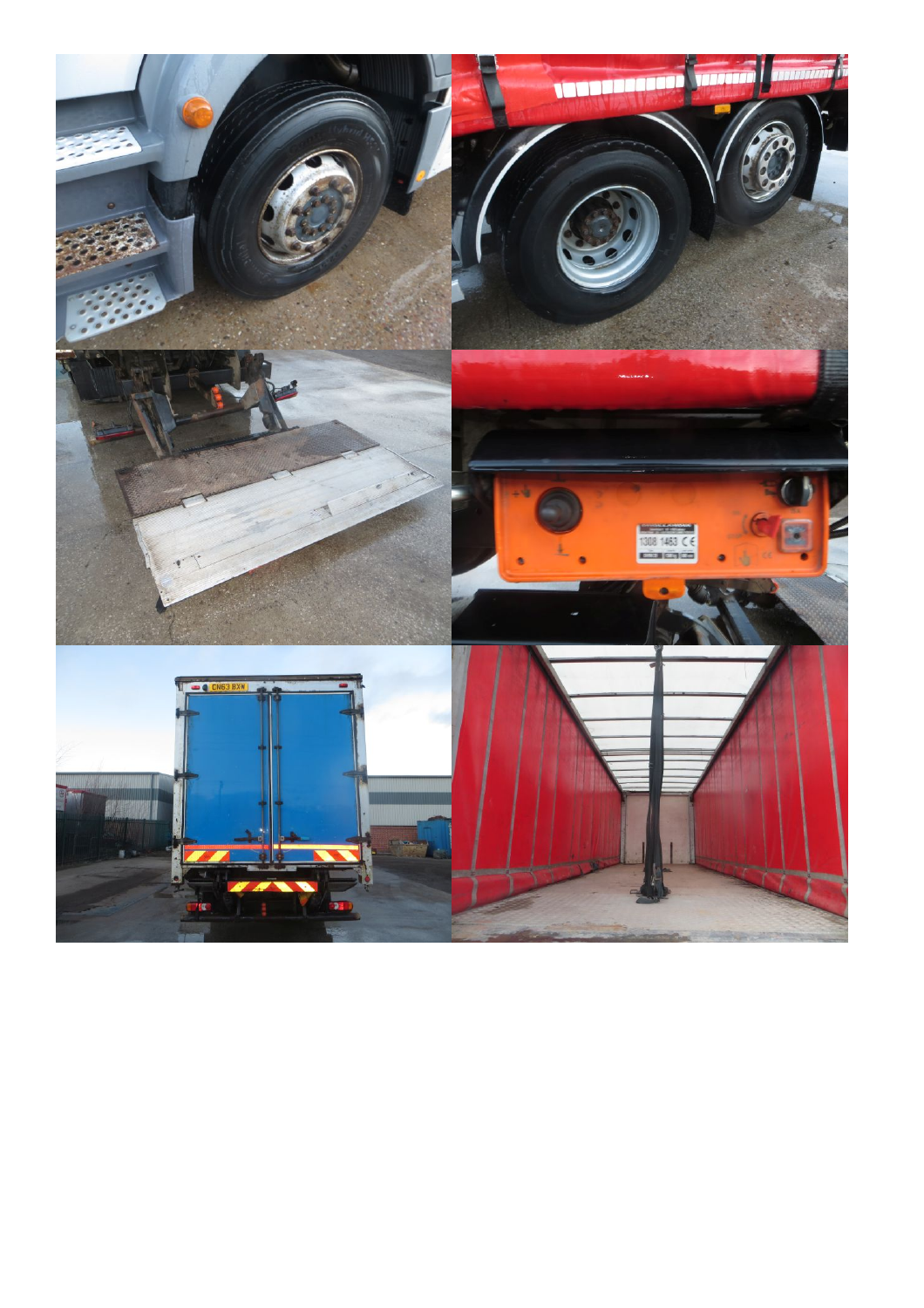

# **Specifications**

| Make                   | <b>Mercedes</b>               |
|------------------------|-------------------------------|
| Model                  | Axor 2533                     |
| Year                   | 2014                          |
| General                |                               |
| Description            | 6x2 Rearlift 26T Curtainsider |
| Location               | Eggborough                    |
| Engine / Transmission  |                               |
| Engine Type            | Mercedes 6 Cylinder           |
| <b>BHP</b>             |                               |
|                        | 330                           |
| Euro                   | 5                             |
| Gearbox                | Manual                        |
| <b>Number of Gears</b> | 8                             |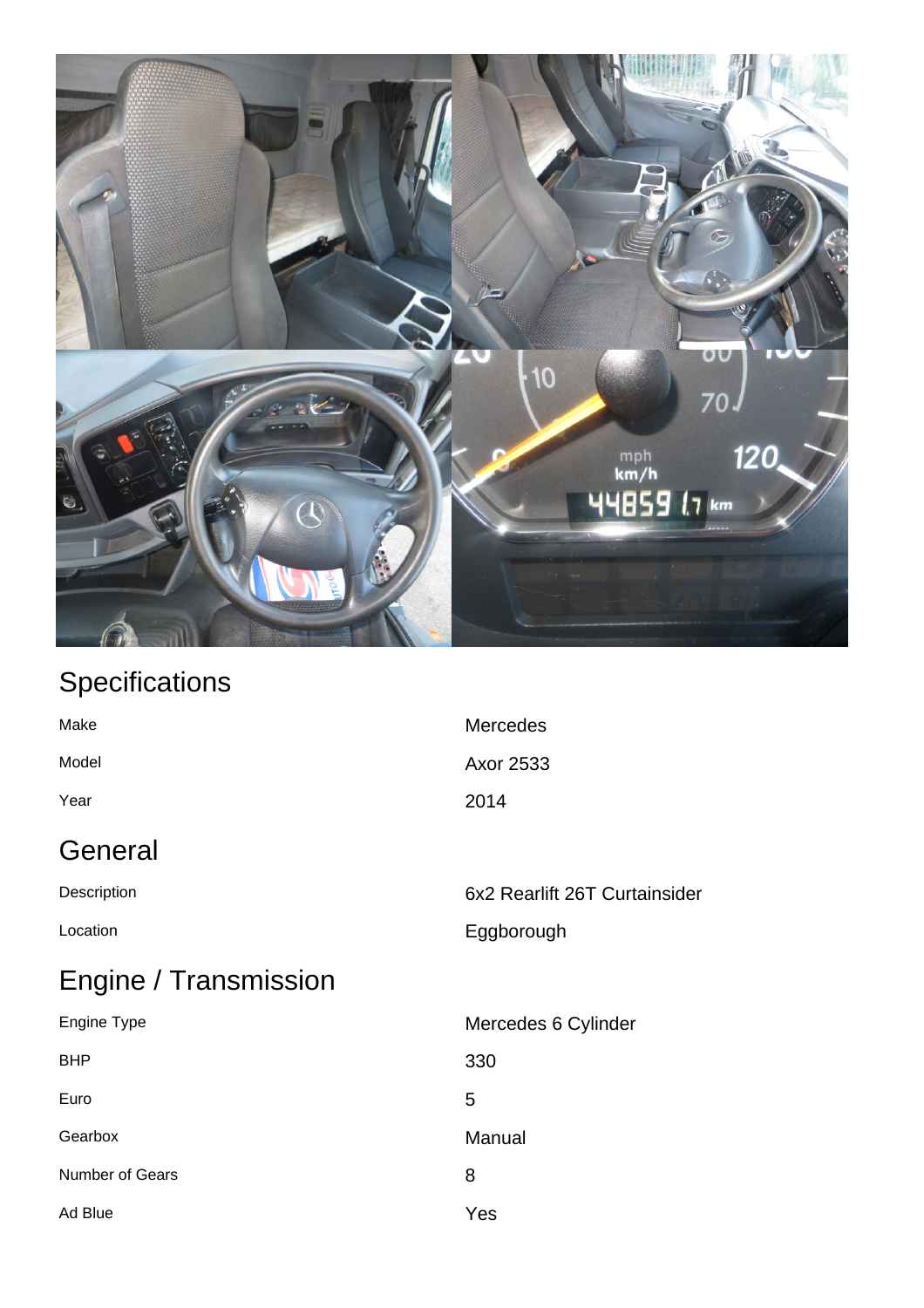#### Axles

| Axle Config             | 6x2 Rearlift            |
|-------------------------|-------------------------|
| Axle Type               | <b>Single Reduction</b> |
| <b>Tyre Size</b>        | 315/80R22.5             |
| Diff Lock               | Yes                     |
| <b>Body</b>             |                         |
| <b>Type</b>             | Curtainsider            |
| <b>Side Guards</b>      | Yes                     |
| <b>Tail Lift</b>        | Yes                     |
| Cab                     |                         |
| <b>Cab Series</b>       | <b>Axor Series</b>      |
| Cab Type                | <b>Sleeper Cab</b>      |
| Number of Beds          | 1                       |
| Number of Seats         | $\overline{2}$          |
| <b>Night Heater</b>     | Yes                     |
| CD Player / Radio       | Yes                     |
| Tachograph              | <b>Digital</b>          |
| Wind Kit                | Yes                     |
| Sunvisor                | Yes                     |
| <b>Electric Windows</b> | Yes                     |
|                         |                         |

# Weights & Dimensions

| <b>Overall Height</b> | 3.78m    |
|-----------------------|----------|
| Overall Length        | 11.35m   |
| Overall Width         | 2.55m    |
| Internal Length       | 29Ft     |
| Wheel Base            | 6.60m    |
| <b>Plated Weight</b>  | 26000 KG |